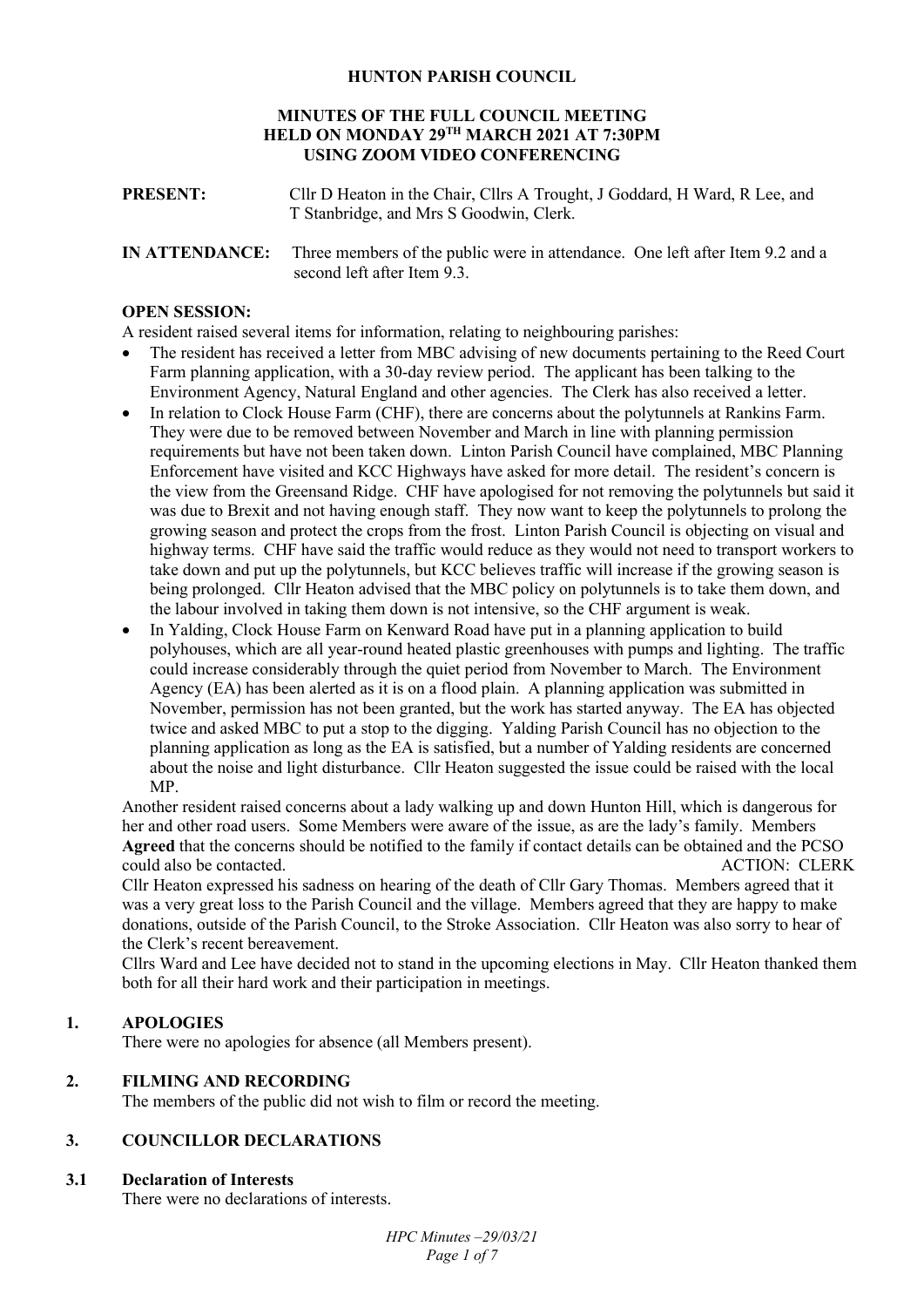# **3.2 Dispensations**

There were no requests for dispensations.

# **4. PARISH COUNCILLOR VACANCY**

The sad loss of Gary Thomas has resulted in a casual vacancy on the Parish Council.In accordance with Section 89(3) of the Local Government Act 1972, where the vacancy occurs within six months before the day on which the councillor whose office is vacant would regularly have retired, an election shall not be held under Section 89(1) of the Act, and the vacancy will be filled at the next election of councillors, to be held on 6<sup>th</sup> May 2021. The Council can choose to fill the vacancy for the period until that election. Members **Agreed** that the vacancy should not be filled prior to the election.

# **5. MINUTES OF THE FULL COUNCIL MEETING HELD ON 18TH JANUARY 2021**

The minutes of the meetings held on 18<sup>th</sup> January 2021 had been previously distributed. Members approved the minutes. The Chairman will sign the official copy of the minutes at the next Full Council meeting held in person.

The Clerk has provided previous meeting minutes to Cllr Heaton for signing at home as all have been approved.

# **6. MATTERS ARISING FROM PREVIOUS MINUTES NOT INCLUDED IN THE AGENDA**

Item 8.2 – KCC PROW agreed that it is their responsibility to fix the damaged railings on the bridge to the permissive footpath and will organise the repair.

# **7. POLICE**

PCSO Vasey has joined Cranbrook Police Station, as of 16<sup>th</sup> February 2021, to work with the Problem-Solving Task Force for a period of three months. This is something that all PCSOs have to do, but hopefully he will be returning after the three-month period.

In the absence of PCSO Vasey, the e-watch website was reviewed to find crimes logged since the last Parish Council meeting:

24/01/21 - East Street - Somebody drove through a hedge causing damage.

28/01/21 - East Street - Somebody broke the mixer and cut the electrics of DJ gear in stables.

12-13/02/21 - East Street - Somebody painted graffiti on a new fence panel.

20-21/02/21 - Vicarage Road - Somebody stole an inflatable hot tub from a residential garden.

Steve and Sue Wyles from Huntonwatch have provided the following report:

Our PCSO has been seconded to Cranbrook for 3 months leaving Hunton without a designated

PCSO. Whilst others will 'fill the gap when needed' we have experienced a significant reduction in police contact and much less of a visible police presence in the village.

A number of outhouses and sheds were broken into during the storms overnight on  $10^{th}/11^{th}$  March in the Hilltop/Barn Hill/Buston Manor area of the village. We hope that this does not signal the start of a mini crimewave like that we experienced a year or so ago.

There have been a few reports of possible intruders on private land. An East Street resident believes waste bins may have been used to gain access to a flat roof on their property and people with torches were seen on farmland in the Bishops Lane area. Police believe this latter incident may have been a 'lamping' trip and in neither case were there any reports of damage or items missing. Cllr Heaton noted that when passing the recreation ground after dark he had seen people on the field with lamps.

There has been a spate of graffiti around the village. A number of purple paint marks on fence posts, and what looks like a bicycle painted on walls/fences, appeared in the East Street/Redwall Lane area in late February. There is also purple paint on the disused phone box in West Street. The marks seem to follow a circular route around the village which has been used by cyclists in the past which may or may not be relevant.

# **8. LOCAL COMMUNITY**

# **8.1 King George V Playing Field Committee**

The Chairman of the Committee, Steve Jones, raised three issues:

- The location of the new storage container to be covered under Item 9.4.
- A request from Hunton Wanderers Cricket Club (HWCC), through the Playing Field Committee, for a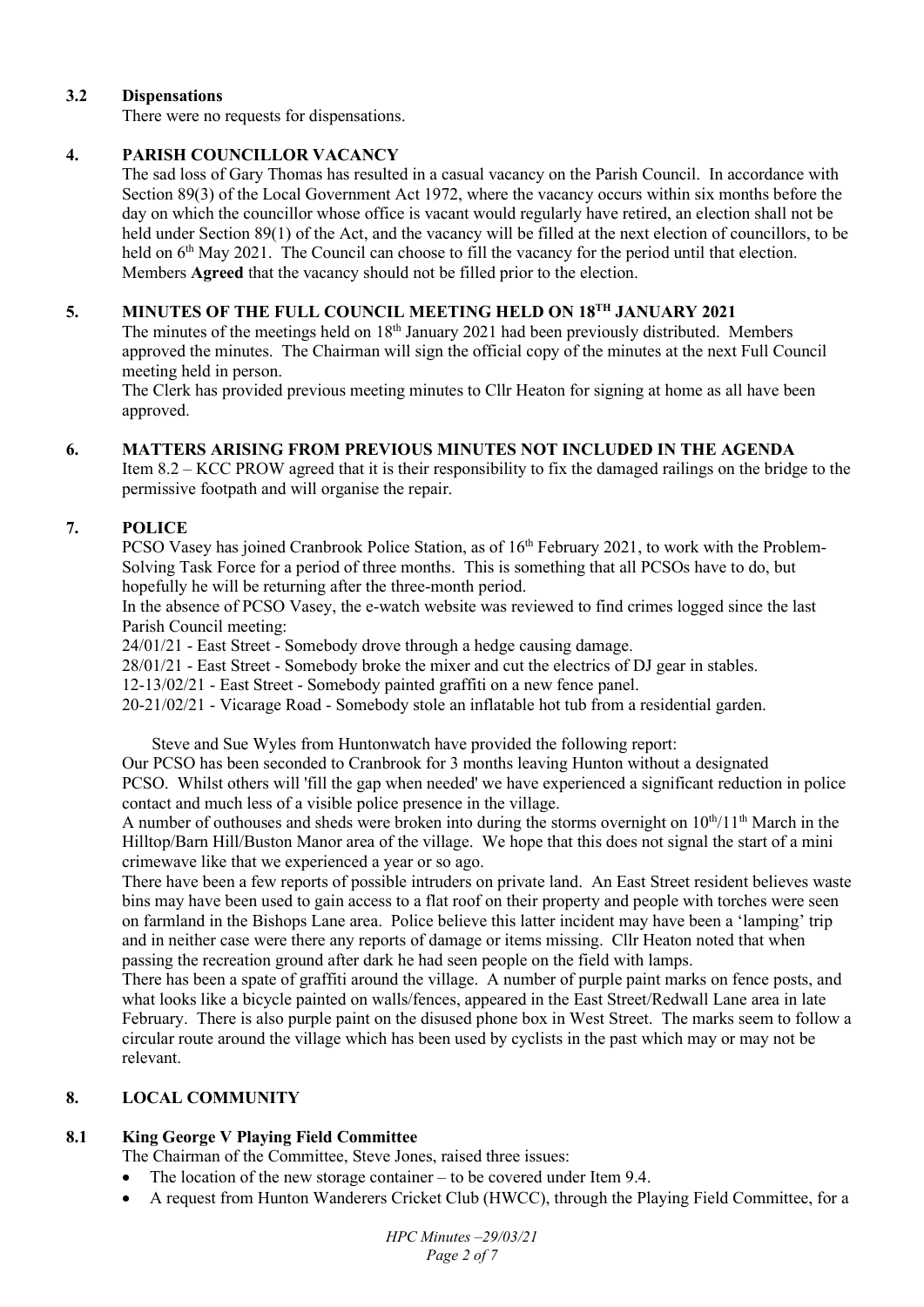contribution towards a replacement mower.

Items of interest about the playing field.

Mr Jones provided a paper which gives the background to the requirement for a replacement mower and the funding requirement, based on second-hand mowers seen on eBay. A new mower would cost approximately £3,500, but a good second-hand mower could be purchased for around £800. It will be insured and kept securely. The Clerk advised that a grant could be provided under s19 Local Government (Miscellaneous Provisions) Act 1976 (rather than Section 137 of the Local Government Act 1972). Members agreed that HWCC keep the cricket pitch and wicket immaculate, enhancing the recreation ground for the village, and **Agreed** a contribution of £700. Mr Jones thanked the Parish Council.

ACTION: CLERK

The annual play area inspection report has been received. The most important points raised are:

- Remedial work is required on the multiplay equipment. The platform is being replaced.
- The nest swing is too low and needs to be raised.
- The safety surface under the cradle swings needs replacement. Quotes will be obtained.

A picnic table needs to be installed which a small working party will do in the next few weeks. A post has been taken down near the Community Orchard as it was resting on the fence, so it is no longer a safety hazard.

Organised sport can recommence on 29<sup>th</sup> March. The Football Club has their first game on 3<sup>rd</sup> April and the cricket season begins on 8th May. Hopefully, the Bowls Club will also start soon. Cllr Heaton advised that his tractor had been fixed so he could lay the scalpings to fix the holes in the car park.

# **8.2 Traffic & Road Safety Working Party/Highways**

Cllr Goddard has circulated a briefing paper to Members on three speed limit reduction schemes and the relevant government guidance. For the Parish Council to make a robust decision, it needs to be guided by KCC. According to the guidance, for a 30mph limit to be put in place there should be 20 houses close to the road. In terms of East Street, Jennie Watson of KCC Highways does not feel that it warrants a 30mph limit as it does not meet this guidance due to the lack of development, but a 40mph limit would be possible. After discussion about the merits of the schemes, Members **Agreed** that the best option at the moment would be for a 40mph speed limit on East Street, as it would bring the speed limit in line with the rest of the village. It would start north of 'Wheelwrights' on Hunton Hill and extend to the bends on East Street. The cost for two pairs of 40mph entry signs and eight repeater signs would be £4,040. In addition, a Traffic Regulation Order would cost £3,000 and temporary traffic lights during installation could cost around £2,000, so the total cost would be approximately £9,000. Cllr Goddard advised that KCC have a huge backlog, so the work would not be done this year. Half of the cost could be ringfenced this year and half next year. ACTION: CLLR GODDARD

Cllr Goddard **Agreed** to ask Jennie Watson whether the cost of a road closure to install a 'Road narrows' sign on the narrow section of East Street by the Redwall Lane junction (estimated at £1,000) could be incorporated in the cost of the 40mph speed limit work if done at the same time. The sign itself would cost £700. ACTION: CLLR GODDARD

Cllr Goddard has been contacted by a resident to say that a lorry has further eroded the verge near the school and asked if kerbing in that area could be considered again. KCC took it off the works schedule some time ago. Members **Agreed** that Cllr Goddard should contact Jennie Watson.

ACTION: CLLR GODDARD

Cllr Ward advised that the '7.5T' sign on the bend on East Street was taken out. The post and sign have been erected again but the sign is on the wrong side of the post. Cllr Lee has seen it and will try and fix it. ACTION: CLLR LEE

Cllr Heaton noted that a response has been received from Wares Farm concerning the complaint from the Parish Council regarding the lack of signage which allows HGVs to turn west towards Hunton. Linton Parish Council is also concerned about this.

# **8.3 Tree & Pond Warden**

The Tree & Pond Warden, Mike Summersgill, reported that he had been called out by a neighbour as people were cutting down trees on George Street, but it was not found to be the case.

A tree which was leaning on the BT lines outside the Village Hall has been removed as a matter of emergency as it could have brought the lines down.

Mr Summersgill and Cllr Heaton have both looked at the two trees requiring attention according to the Visual Tree Assessment (VTA). There is no risk of the Poplar tree in the far corner falling on the road, so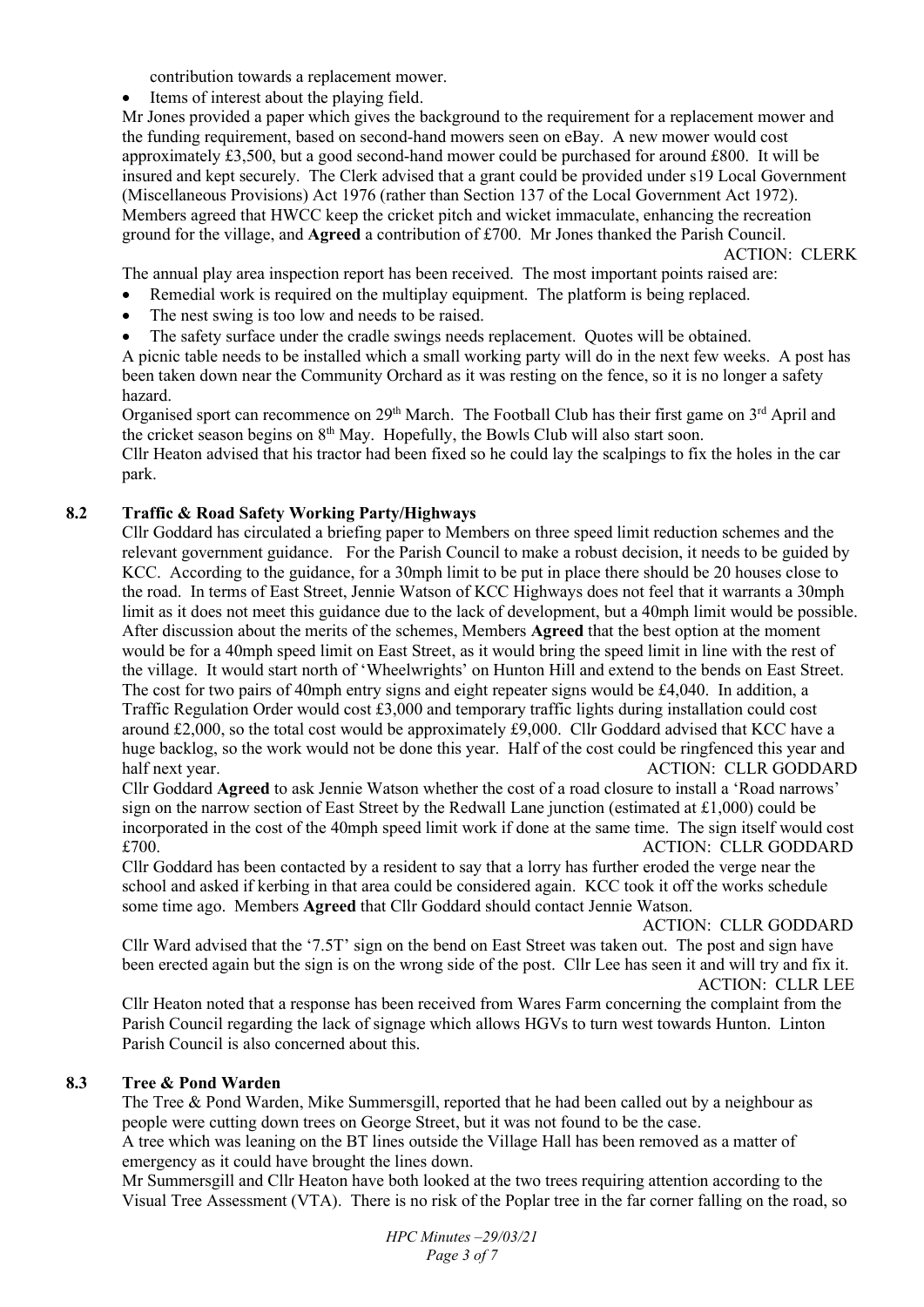no work is required. The Oak tree needs some deadwood removing, so Mr Summersgill will contact Hood's Tree Services to look at it.

Cllr Heaton was surprised the VTA did not pick up on the tree near the Village Hall leaning on the cables. Regarding ponds, Mr Summersgill advised that they had been very full in the winter but are starting to reduce now.

# **9. PARISH MATTERS**

### **9.1 Coronavirus**

Steve and Sue Wyles of Huntonwatch are continuing to offer the meds collection service but the take up this time around has been far less than last year, and only seven collections have been arranged so far.

### **9.2 Parish Councillors**

Cllr Lee noted that, down Lughorse Lane, work has started to fence in a field and a proper kissing gate will be put in for the footpath. Cllr Heaton advised that the KCC Footpaths Officer is moving the footpath closer to the driveway than it is currently.

Cllr Heaton noted that there was a lot of water on Barn Hill and Lughorse Lane.

Cllr Heaton has collected the sleeve for the finger post at the bottom of Barn Hill, which is painted with red oxide and needs painting black. Some of the wood on the post is rotten so he will replace the boards. Cllr Heaton also suggested the purchase of screw on acrylic letters to replace the transfers currently on the post which would cost in the region of £70. Members **Agreed** to the purchase of the wood and letters.

#### ACTION: CLLR HEATON

# **9.3 Culvert on Grove Lane**

Cllr Goddard obtained two quotes to rebuild the culvert, as the culvert at 90 degrees to Grove Lane has collapsed (but the diagonal pipe is clear), but they are expensive. A third contractor has advised against installing a new pipe due to the excessive cost and has recommended the fabrication of a curved section of pipe to divert the stream to the diagonal pipe which would be significantly cheaper. Cllr Goddard could ask Betts whether they would consider doing the work when they are installing other drainage, perhaps at cost price.

Members agreed that a more reasonable price would need to be obtained to rectify the culvert.

#### **9.4 Storage Container**

Cllr Heaton and Steve Jones, as Chairman of the King George V Playing Field, have discussed the location of the new storage container, due to concerns from the Bowls Club about the proposed siting. Mr Jones had previously met ten members of the Bowls Club on site.

The conclusion is that the best location for the container, in terms of security and accessibility, would be parallel to the other container, on the other side of the path to the Football Club changing rooms. It would not obscure the view of the CCTV cameras, nor restrict access to the Football Club. In response to concerns about the visual aspect of the container, a climbing plant or evergreens could be planted in front of the container to soften the appearance and it would not look too different to the appearance at the moment as it would be in front of the existing container. Mr Jones will inform the three sports clubs and ask if they have any concerns about the location, with five working days to respond. Cllr Heaton will order the container after this time if there are no objections. The Playing Field Committee will pay one-third of the cost and the Parish Council two-thirds. ACTION: CLLR HEATON

# **9.5 Street light on Bensted Close**

Q-Tec Solutions have been out to look at the street light on Bensted Close as it is not currently working. It could be that the bulb is faulty, but Q-Tec are unable to guarantee this and due to the age of the light, the bulbs are now difficult to locate and have increased in cost quite considerably since the last replacement in 2017. The advice is to update the existing light fitting with an LED lamp head as simply replacing the bulb may not resolve the problem. The replacement of the bulb would cost  $\text{\pounds}200$  plus VAT, taking into account call out and installation charges and supply and installation of an LED lamp head would be £420 plus VAT.

Members **Agreed** to replace the lamp head with an LED lamp head. ACTION: CLERK

# **9.6 Website**

The Clerk, Cllr Ward and Cllr Stanbridge held a Zoom meeting to complete the Website Development Brief required by Parishcouncil.net for the new website. The Clerk has contacted Parishcouncil.net but has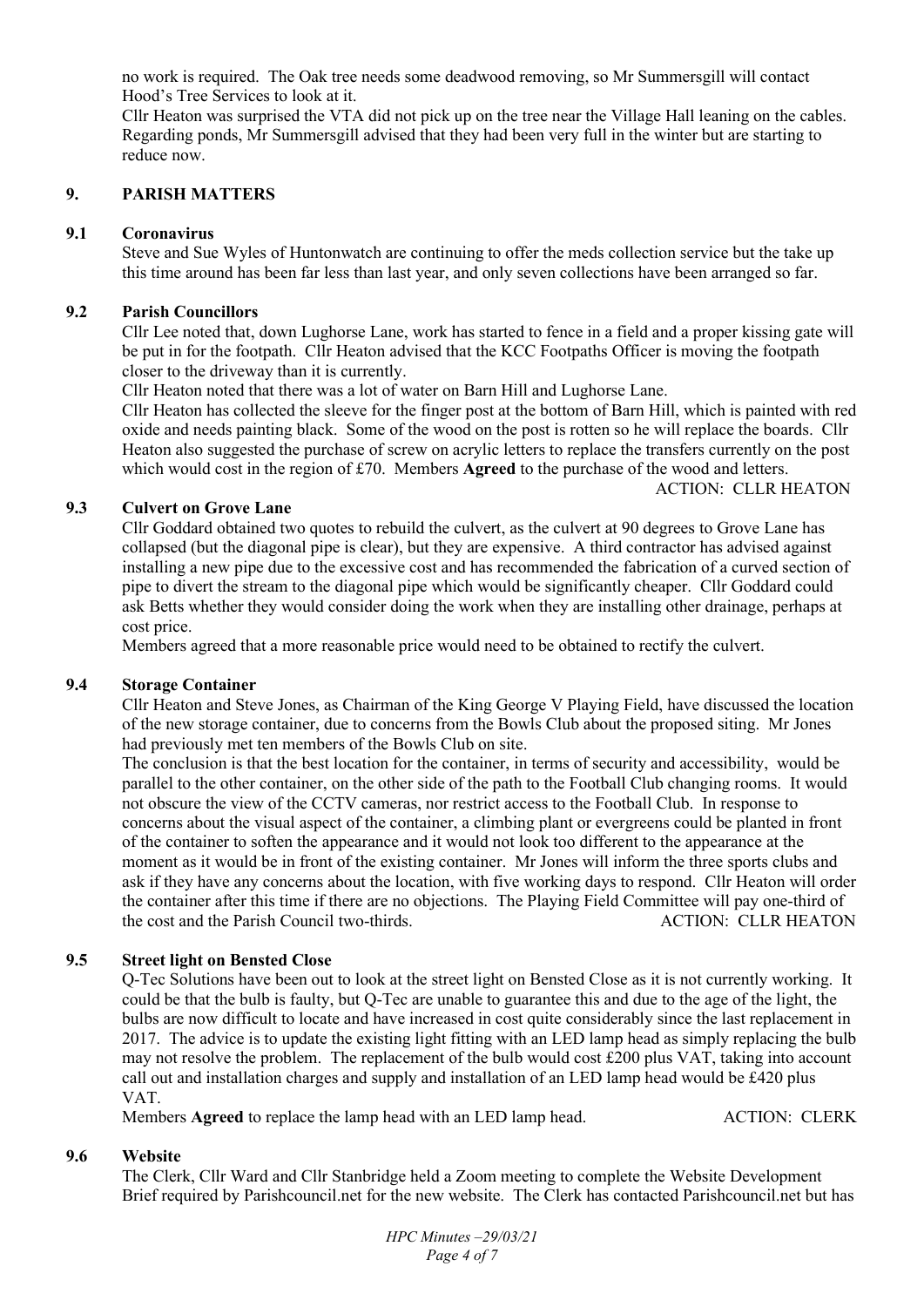not received any response as yet, she will continue trying to obtain contact. Cllr Ward has some photos which could be used on the website and has put a call out for additional photos. ACTION: CLERK which could be used on the website and has put a call out for additional photos.

# **9.7 Parish Council Election**

MBC have sent an email to parish clerks with instructions for the forthcoming Parish Council election on 6<sup>th</sup> May 2021, which has been provided to Members. The Clerk has provided nomination papers to those councillors wishing to stand and will need to receive them in time for her appointment on 31<sup>st</sup> March with<br>Electoral Registration at MBC.<br>ACTION: ALL MEMBERS WISHING TO STANI ACTION: ALL MEMBERS WISHING TO STAND. Cllr Heaton noted that if more than seven people submit nomination papers there will be an election.

#### **9.8 Annual Parish Council Meeting/Annual Parish Meeting**

#### *Annual Parish Council Meeting:*

The Annual Parish Council Meeting (APCM) is due to be held on 10<sup>th</sup> May. However, due to the Parish Council elections being held on 6<sup>th</sup> May, if the election is contested, it would not allow the three clear days required to summon councillors to the meeting. In an election year the APCM has to be held within 14 days of councillors taking office, which is four days after the election, so the APCM would have to be held by 24<sup>th</sup> May. Members **Agreed** to change the date of the APCM to 17<sup>th</sup> May 2021. *Annual Parish Meeting:* 

The Annual Parish Meeting (APM) was due to be held on  $17<sup>th</sup>$  May. With the change of date of the APCM, the APM could be held on  $24<sup>th</sup>$  May (it should be held between  $1<sup>st</sup>$  March and  $1<sup>st</sup>$  June) but holding the APM could be problematic as the legislation allowing virtual meetings expires on  $6<sup>th</sup>$  May, and the government has confirmed it will not be extended, which means it would need to be a face-to-face meeting. Members **Agreed** that an APM should not be held this year, due to lack of activity from most of the groups and clubs due to Covid and the number of people who could potentially attend the meeting. Although the APM is usually organised by the Parish Council, there is no statutory duty for a parish council to call an APM, as the Chairman, two councillors or six local government electors can call it.

Cllr Lee will put an article in the Hunton Herald to publicise the fact that the APM will not be held this year. ACTION: CLLR LEE

### **9.9 Clerk's Report**

The Clerk would like to attend the KALC Workshop 'All About the AGAR' on 14th April 2021, at a cost of £35 plus VAT. Members **Agreed**. ACTION: CLERK MBC have agreed the precept of £26,338 for 2021/22. It will be received on 9<sup>th</sup> April 2021. The National Non-Domestic Rate demand notice has been received for the cricket pavilion – it is £0 after Small Business Rate Relief has been applied.

#### **10. POLICIES**

#### **10.1 Standing Orders**

The Parish Council last reviewed its Standing Orders on 16<sup>th</sup> March 2020. The NALC Model Standing Orders, on which the Parish Council's Standing Orders are based, have not changed since that time. Members reviewed the existing Standing Orders and **Agreed** to adopt them with no changes.

#### **10.2 Financial Regulations**

The Parish Council last reviewed its Financial Regulations on 16<sup>th</sup> March 2020. The NALC Model Financial Regulations, on which the Parish Council's Financial Regulations are based, have not changed since that time.

Members reviewed the existing Financial Regulations and **Agreed** to adopt them with no changes.

#### **10.3 Public Participation Policy**

The Parish Council adopted the Public Participation Policy on  $10<sup>th</sup>$  July 2008. The policy has been updated, with few changes.

Members reviewed the revised Public Participation Policy and **Agreed** to adopt it.

#### **10.4 Press & Media Policy**

The Parish Council adopted the Media Policy on 13<sup>th</sup> May 2010. The policy has been significantly updated, using the Society of Local Council Clerks model policy as the basis, with some amendment. Members reviewed the revised Press & Media Policy and **Agreed** to adopt it.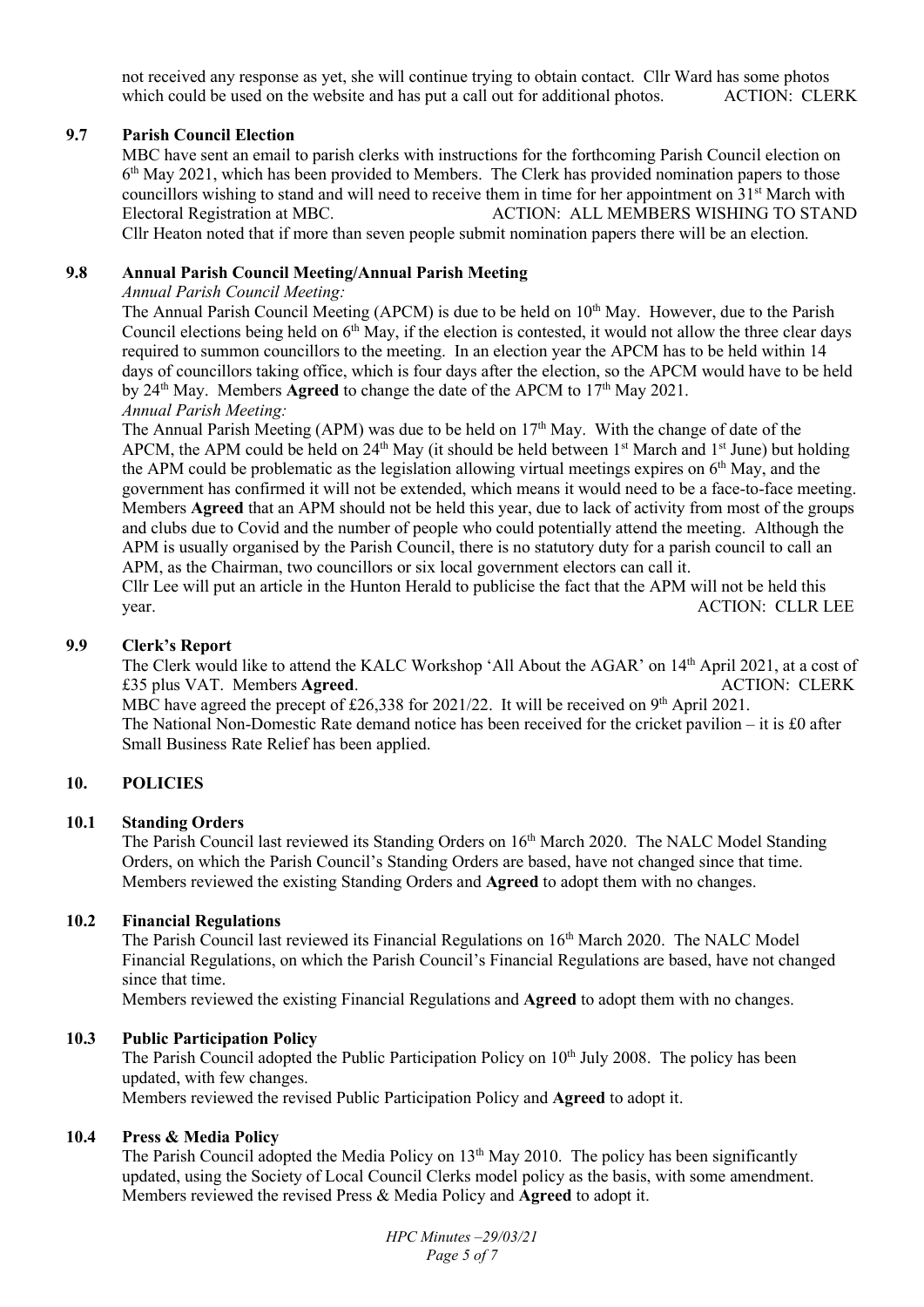# **11. FINANCE**

#### **11.1 Budget Monitoring Report**

The Budget Monitoring Report to 28th February 2021 was **Noted**. Members **Agreed** that a £5,000 Road Signs Fund should be earmarked from general reserves in 2020/21 and another £5,000 in 2021/22.

#### **11.2 Income Received**

The following income has been received since the last meeting.

Hunton Parish Hall Committee – FIT receipts  $\pounds 1,227.01$ 

The bank reconciliation was provided to Members for review but will need to be signed by one Member at the next Full Council meeting held in person.

### **11.3 Payments Made**

Members **Approved** the following payment made since the last meeting:

 $SO -$ Sharon Goodwin – Salary & office allowance – January  $£464.47$ 

#### **11.4 Electronic Payments**

Members **Agreed** that the following payments be approved. Cllrs Stanbridge and Ward will authorise the payments set up in Unity Trust Bank using online banking:

| Action with Communities in Rural Kent – Annual membership subscription          | £55.00  |
|---------------------------------------------------------------------------------|---------|
| Sharon Goodwin – Travel expenses/Postage/Phone top up                           | £52.35  |
| Hood's Tree Services Ltd – Coppicing the lime tree in front of the Village Hall | £420.00 |

Members agreed that the Clerk should also set up the following payment when the relevant bank account details have been received:

Hunton Wanderers Cricket Club – Contribution towards a replacement mower  $£700.00$ 

# **11.5 Parish Services Grant 2021/22**

The proposal from MBC is to increase the Parish Services Scheme Grant by 2% for 2021/22, from £1,601 in 2020/21 to £1,639 in 2021/22. Members were provided with the assumptions underlying the calculation of the grant.

Members noted the increase in the Parish Services Scheme Grant for 2021/22.

# **12. PLANNING**

#### **12.1 Planning Applications**

- **12.1.1 2 The Square**  21/500883/FULL New pitched roof and changes to elevations of the existing garage. Parish Council recommendation: No objection.
- **12.1.2 24 Bensted Close**  21/500850/FULL Erection of a single storey infill extension to link annex to main dwelling. Parish Council recommendation: No objection.

#### **12.1.3 The Old Stables, Salters Cross, Vicarage Road, Yalding** - 21/501149/FULL Installation of an insulated metal chimney.

Parish Council recommendation: No objection.

#### **12.2 New Road Name**

MBC have been in contact regarding an application to register six new dwellings at the Wilsons Yard site.